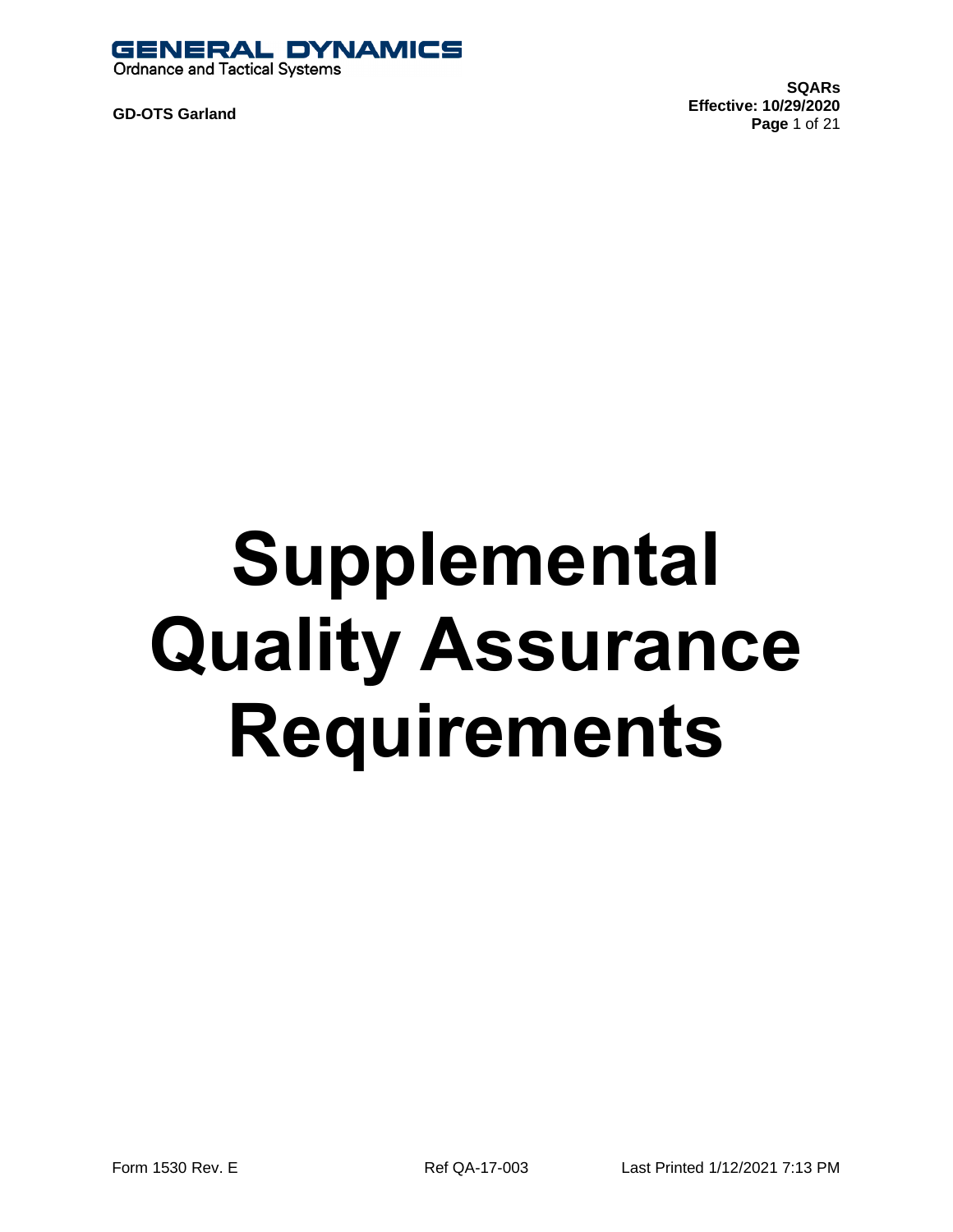IERAL DYNAMICS

**Ordnance and Tactical Systems** 

#### **GD-OTS Garland**

#### *Purpose*

The following Supplemental Quality Assurance Requirements (SQARs) clauses become requirement(s) *when specified by number* within the Purchase Order. If these clauses are referenced on a Request for Quotation (RFQ) they shall apply to any Purchase Order for the items placed as a result of the RFQ. Any conflict or perceived conflict between the SQARs and any other Purchase Order requirements shall be resolved in writing through the GD-OTS Garland Buyer. For ease of access, SQAR clauses are also available online at https://www.gd-ots.com/suppliers/quality-clauses/. It is the supplier's responsibility to check the systems to assure the latest revision is being used.

**Flowdown of identified SQARs to sub-tier suppliers is required to ensure final product compliance.**

#### *Definitions*

#### **SQAR-1. QMS Compliant**

The Seller shall provide and maintain a Quality Management System that is compliant to ISO 9001, Quality Management Systems – Requirements. Compliance with the provisions of this clause in no way relieves the seller of the final responsibility to furnish acceptable supplies or services as specified herein. The Seller shall make available for review by GD-OTS Garland and the Government, quality system manuals, procedures, planning and all other documentation that compromise the Seller's quality system for both hardware and software. GD-OTS Garland and the Government may review the quality system documentation and may perform any necessary inspections, evaluations, or audits to confirm conformance to requirements and adequacy of the quality system.

#### **SQAR-2. QMS Certified**

The Seller shall provide and maintain a Quality Management System that is registered to ISO 9001, Quality Management Systems – Requirements. The registration body shall be accredited by a recognized accreditation body such as the ANSI-ASQ National Accreditation Board (ANAB). System registration to a higher level Quality Management System such as AS9100 shall be an acceptable alternate. Compliance with the provisions of this clause does not relieve the Seller of final responsibility to furnish acceptable supplies or services as specified herein. The Seller shall make available for review to GD-OTS Garland and the Government, quality system manuals procedures, planning and all other documentation that comprise the Seller's Quality Management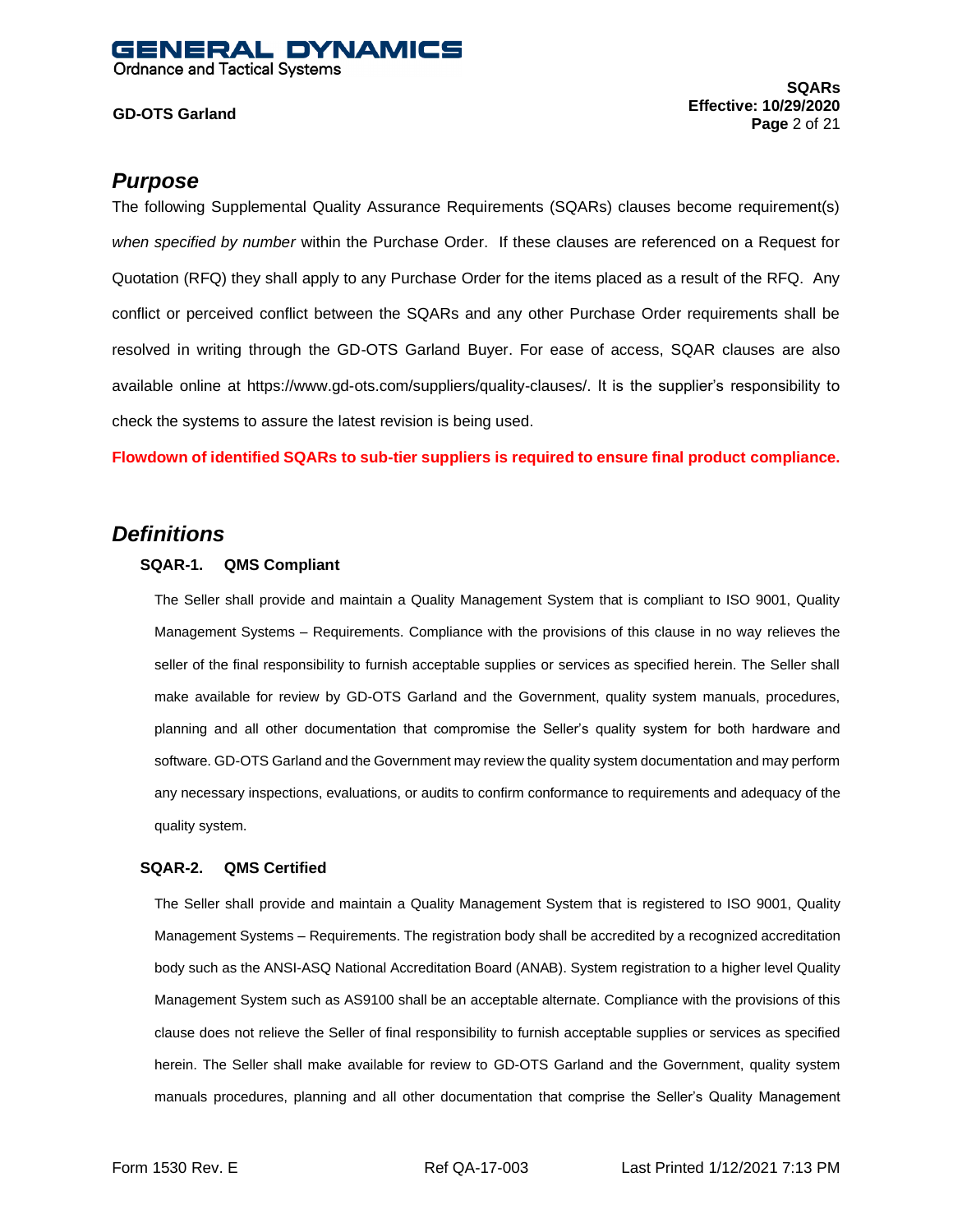#### **SQARs Effective: 10/29/2020 Page** 3 of 21

System for both hardware and software. GD-OTS Garland and the Government may review the quality system documentation and may perform any necessary inspections, evaluations, or audits to confirm conformance to requirements and adequacy of the quality system.

#### **SQAR-3. Approved Inspection System**

The Seller shall plan, develop, implement, control and maintain an overall product acceptance system that demonstrates compliance to all technical and contractual requirements. Where a QAPP has been required (reference clause Q609), the Product Acceptance System shall be documented in the QAPP. The Product Acceptance System shall address system, subsystem, and component requirement verification, raw material inspection, receiving inspection, in-process inspection, source inspection, and final acceptance testing at all levels, including lower tier suppliers.

Seller shall flow the substance of this clause to its subcontractors, including this sentence, changing the relationship of the parties as appropriate to preserve the intent of the words.

#### **SQAR-4. Certification of Conformance – Supplier**

Seller shall provide the following lot documentation with each shipment (may be delivered via hardcopy with shipment or electronic media to buyer).

1) Seller Certificate of Conformance (CoC)

A CoC shall be provided by the Seller for each supplier used in the supply chain

This CoC shall list and contain:

- Sellers name and address
- Purchase order (PO) number
- [- Line Item]
- [- Cage Code, if applicable]
- Quantity of shipment

- Drawing number with drawing revision, specification number with revision, and any GD-OTS Garland CN(s) listed in the Letter of Transmittal (LOT)

- Seller lot identification (e.g. lot number)

- Material and process lot identification (e.g. material heat number or lot identifier, material finish and treatment lot identifier) representing the all materials and processes, including special processes, required by technical documentation.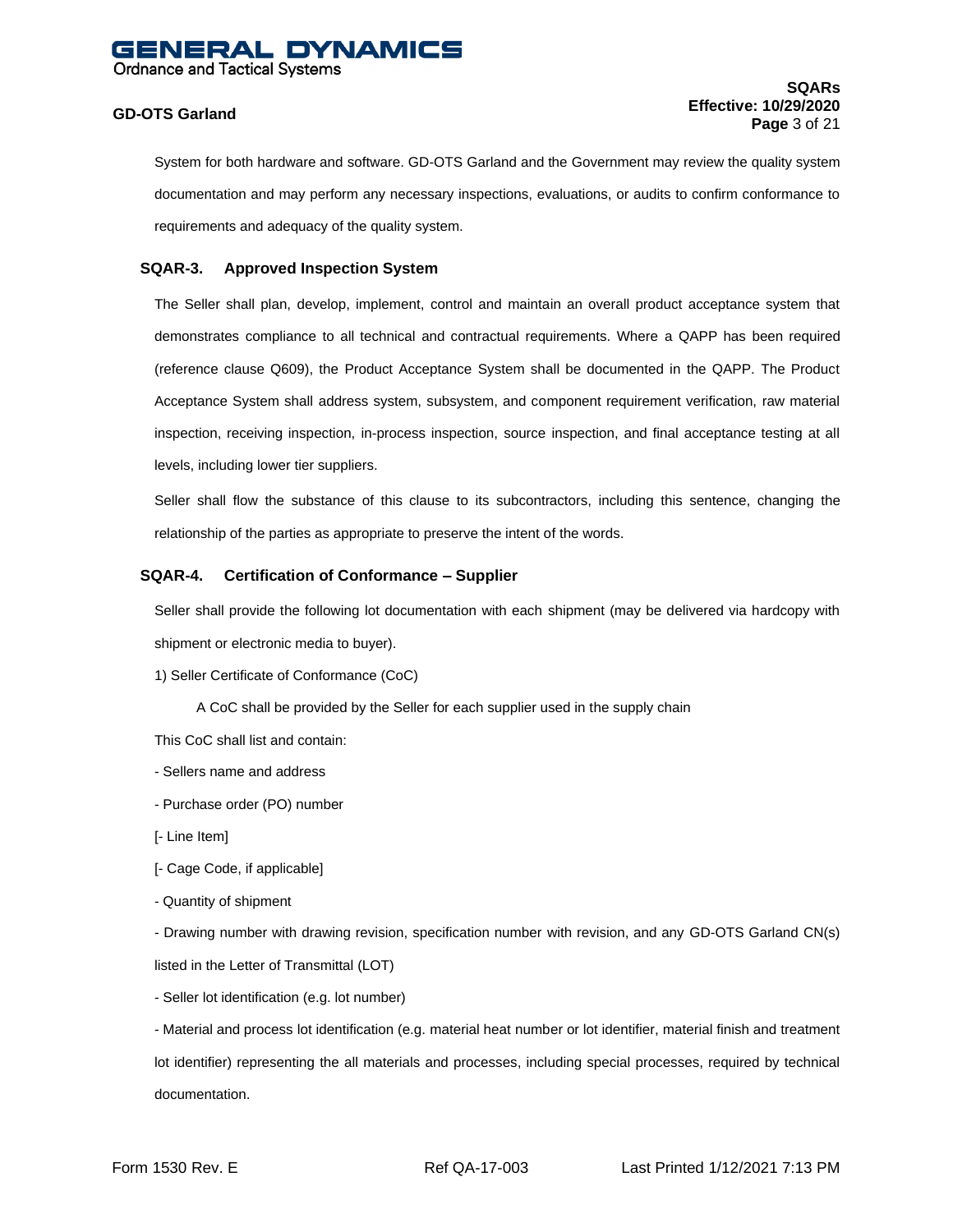# IERAL DYNAMICS

**Ordnance and Tactical Systems** 

#### **GD-OTS Garland**

#### **SQARs Effective: 10/29/2020 Page** 4 of 21

- The CoC must include printed name, title, and signature of official signing the CoC.
- Statement attesting to compliance with all technical documents listed in the LOT for the item produced.
- Signature, title, and date of authorized seller quality assurance representative.

For any certifications on which the Seller was not the manufacturer of an item, certifications must be traceable to and contain a copy of a certification from the manufacturer.

#### 2) Materials and Process Lot Certification

Seller shall provide certification documentation and/ or objective evidence, at all levels of the supply chain, for all required materials and processes, as listed in the TDP Status Report documentation, used in producing the item. The documents should contain an authorized signature and date.

The Material Certification shall list and contain:

-Applicable drawings and specification and the drawing / specification revision.

-Lot test data (e.g. chemical, physical, and mechanical properties) required by drawings or applicable specifications.

-All material and process lot identification shall be listed on the CoC and be traceable to the CoC

#### 3) Special Process Certification

Seller shall provide a CoC, in compliance with section 1) above for all special processes (e.g. plating, coatings, cleaning, chemical treatments, heat treatment, non-destructive testing) performed in accordance with listed drawings and specifications. Test data and other associated data is not required to be provided with the lot documentation but shall be kept on file for review by GD-OTS Garland upon request.

#### 4) Commercial/COTS Items

Commercial Off the Shelf (COTS) items are those that meet the requirements of the definitions of commercial items and COTS items as defined in FAR 2.101. Suppliers of COTS items are expected to supply a Certificate of Analysis with the first shipment against this contract and a Certificate of Conformance for all subsequent shipments.

A Certificate of Analysis (COA) will contain: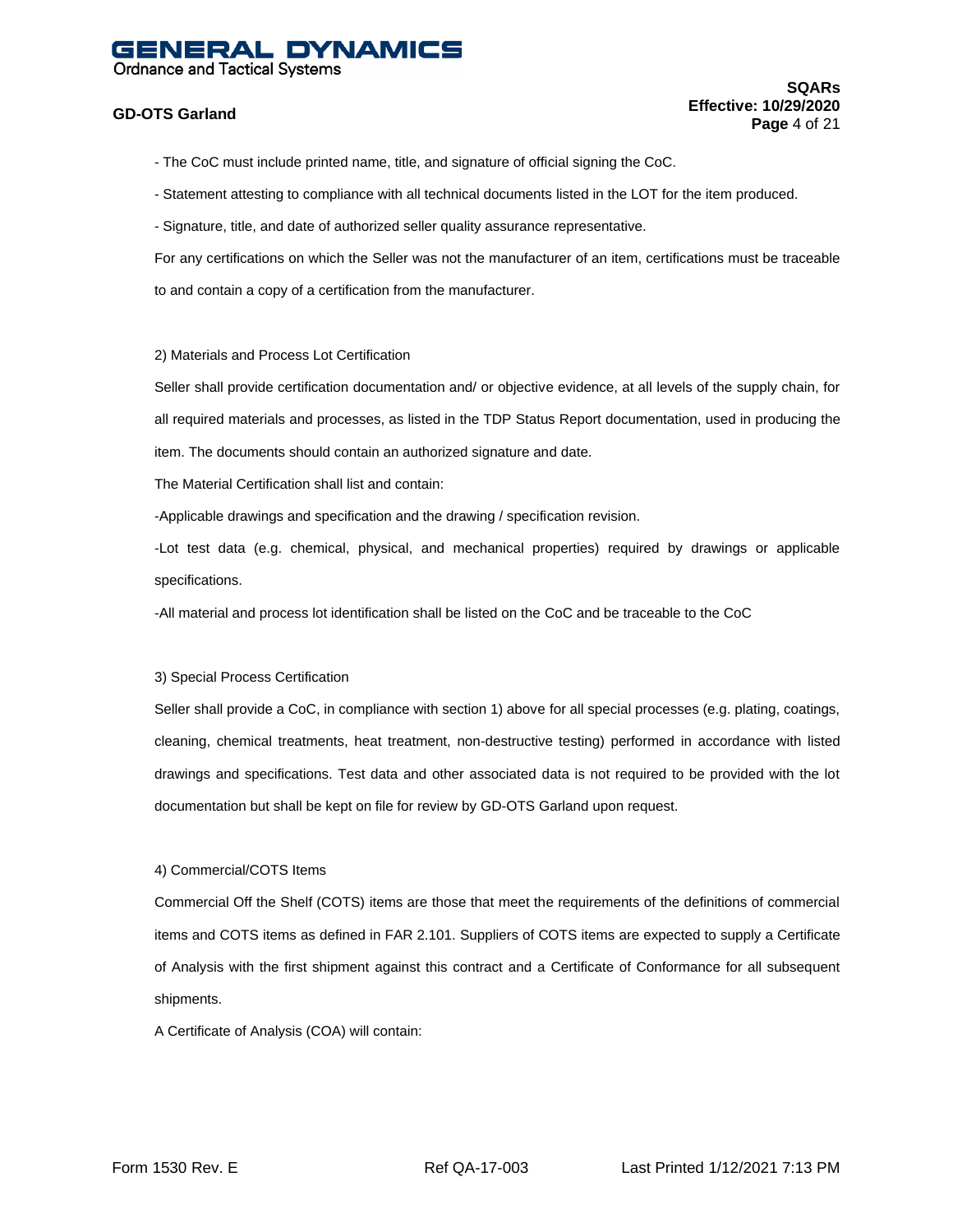### IERAL DYNAMICS

**Ordnance and Tactical Systems** 

#### **GD-OTS Garland**

- test/inspection results demonstrating conformance to any requirements in the governing specifications (e.g. chemistry, strength, plating, etc.)
- the revision of the governing specification to which the part conforms
- the purchaser's purchase order number
- quantity and lot number(s) supplied

• a statement of conformance to the requirements on the purchaser's purchase order signed by an authorized official of the company.

Both Certificates of Analysis and Certificates of Conformance shall be traceable to similar certificates from the original manufacturer.

When the TDP drawing for a commercial/COTS item contains dimensional information, the purchaser of the commercial/COTS item is responsible for the ongoing conformance of the item throughout the life of this contract. The purchaser of the commercial/COTS item shall provide a copy of their receiving inspection documentation for the part number demonstrating conformance to the dimensional requirements with the first shipment against this contract.

For suppliers to GD-OTS Garland that purchase commercial/COTS items in support of their GD-OTS Garland purchase order, the contents of this section shall be flowed to the commercial/COTS supplier as well as clause Q624 (Lot Numbering – MIL-STD-1168), when required.

#### **SQAR-5. Raw Material Certification or Test Report (Metals, Chemicals, Polymers, etc.)**

Laboratory certificate of actual chemical analysis and mechanical of physical property test results as specified by the governing material specification with each shipment. A mill analysis or certificate of compliance traceable to the mill heat number is acceptable for metallic wrought products only. Reference the GD-OTS Garland purchase order number on the certification.

#### **SQAR-6. Certification of Conformance – Distributor**

Manufactured lots, presented for acceptance, shall be accompanied by a lot report which shall contain the certification and test data sufficient to assure full compliance to all requirements of the technical data package (TDP). All documents in the lot report shall be complete, legible, and traceable, and copies must be forwarded with each lot shipment.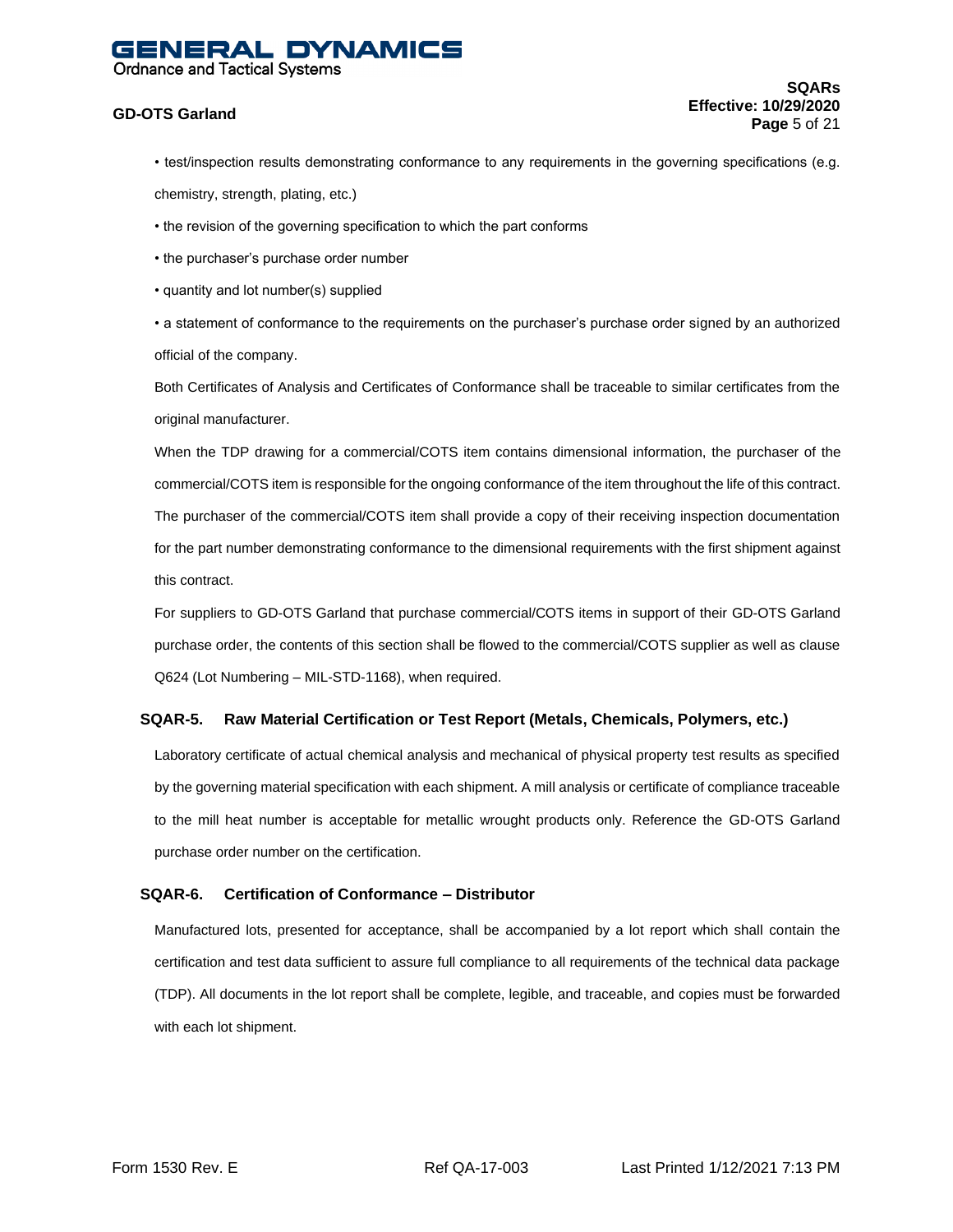#### **SQARs Effective: 10/29/2020 Page** 6 of 21

1) Each lot report shall contain a Certificate Of Conformance, attesting to the lot's compliance to a specific drawing or specification revision level, including any applicable CN or NOR numbers. The COC shall also reference applicable material lot number(s) or heat numbers that are traceable to this manufactured component or assembly lot(s). COC must include printed name, title, and signature of official signing the COC.

2) Each lot report shall also contain material certification(s) for material lots, referenced on the COC (noted above). Material certification shall include actual test data sufficient to assure conformance to material, process or preservation specifications including the chemical, physical, and mechanical properties required by applicable drawings or specifications. For some commercial and military off-the-shelf items, the supplier may present (with prior written General Dynamics approval) alternate Objective Quality Evidence (OQE) of compliance such as manufacturer's specification sheets with typical conforming data.

3) as applicable to the requirements of the technical data package, any item requiring special processes, such as painting, plating, heat treat, magnetic particle inspection, x-ray, etc., shall be accompanied by a certificate of conformance attesting to compliance of the presented lot for that process. Actual test data for the process need not be included in the lot report (only the process coc) but the data must be kept on file and available for review upon request by general dynamics or customer representatives.

#### **SQAR-7. Item Serialization**

The seller shall serialize components, subsystems, and assemblies, as required by drawings, specifications, and the purchase contract. Serialization shall be such that duplication of serial numbers will be precluded. The seller's quality control system shall provide traceability of all serialized supplies to the source. When two or more serialized parts are joined in assembly, a list for each assembly serial number with part numbers, change letters, and component serial numbers must accompany each shipment.

#### **SQAR-8. Lot Control and Traceability – Raw Materials**

When the GD-OTS Garland drawing and/or specification includes a material call-out, the supplier shall include a legible Material Certification with each production shipment. At a minimum, the Material Certification shall include the complete material call-out, country of origin (for specialty metals subject to DFARS 252.225-7009 only) and the GD-OTS Garland purchase order number. When the material call-out includes a Durometer or Hardness specification, the Material Certification shall include both the specification and actual test results.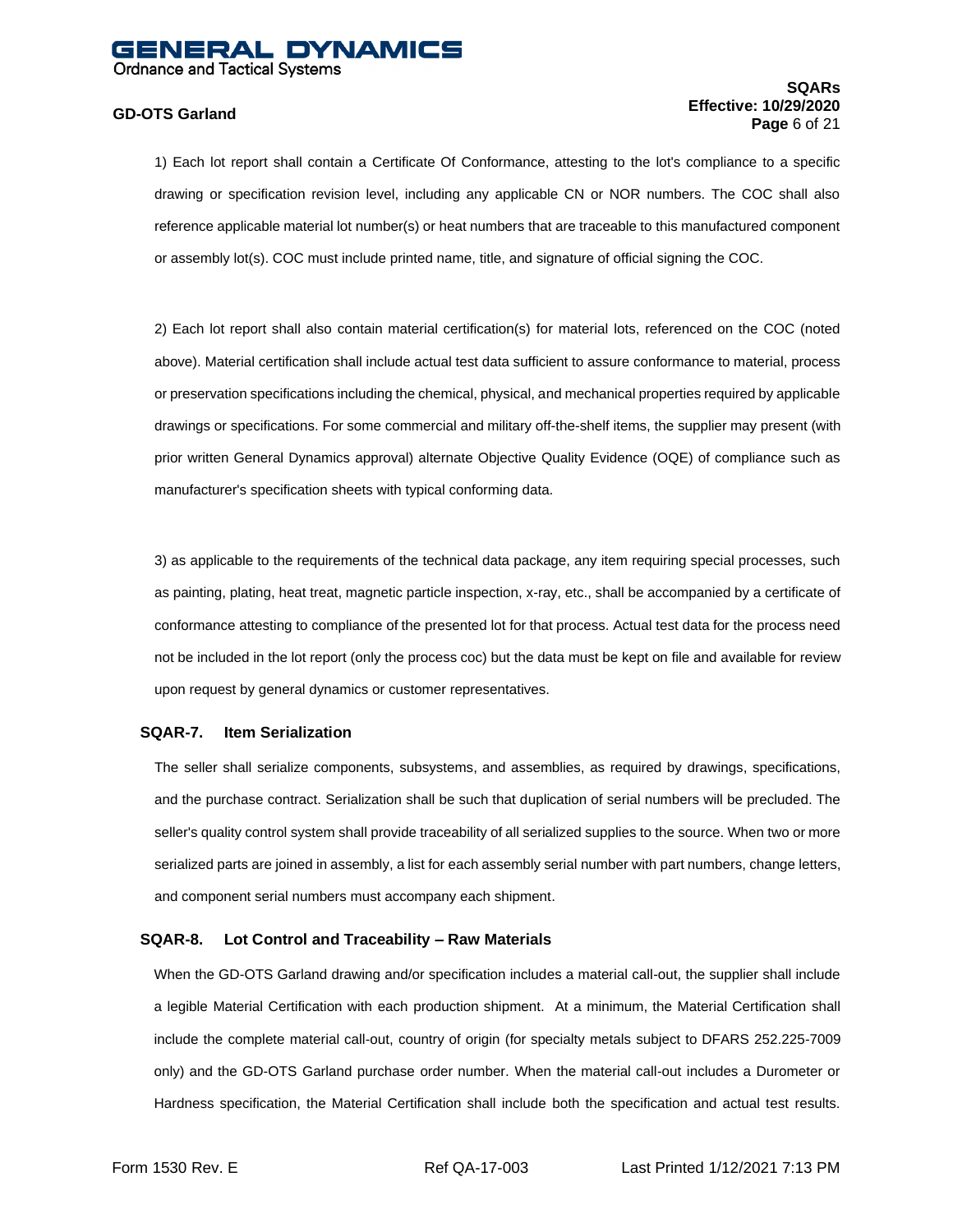Objective evidence of conformance to the material call-out (e.g., material type, grade, formulation, color, etc.) shall be maintained by the supplier and made available to GD-OTS Garland upon request.

When the material call-out includes a GD-OTS Garland or industry standard material specification that includes chemical composition and/or mechanical property requirements (e.g., A10527, A10528, A10529, ASTM A480, A484, B209, B248, etc.), a legible Mill Test Report containing actual chemical and mechanical test results shall accompany the Material Certification.

For metallic wrought products only, a Mill Test Report with actual chemical composition test results is not required if heat identity was not maintained throughout all operations. In such cases, a Material Certification accompanied by actual mechanical test results is acceptable.

#### **SQAR-9. Lot Control and Traceability – COTS, CFM, Items**

The Seller shall ensure that each end item and sub-component is traceable to the product batch/lot number, the date of manufacture, the configuration revision level, and the process revision level. Seller shall ensure that this requirement is followed by and flowed to their supply base and sub-tier supply base. A batch/lot is defined as product that has been blended, mixed, or fabricated during an uninterrupted manufacturing run using the same tools, process, and material. Components in an end item assembly lot shall be traceable to supplier lots and base material lots.

#### **SQAR-10. Container Lot Numbering**

Parts shall be marked per the applicable drawing or specification. Unless otherwise specified, the marking shall be accomplished in accordance with MIL-STD-130. Marking shall be applied in the approximate area and using the same method as depicted on the drawing.

If marking requirements are not provided by the drawing/specification or purchase order, then Bag & Tag marking shall be required. DO NOT apply the part marking directly to the part. The part number shall be applied either to a tag attached to the part or on a label affixed to a bag or other suitable container.

The Manufacturing authority will be considered GD-OTS Garland (Cage code 3LCX2) unless otherwise specified on the drawing or Purchased Order.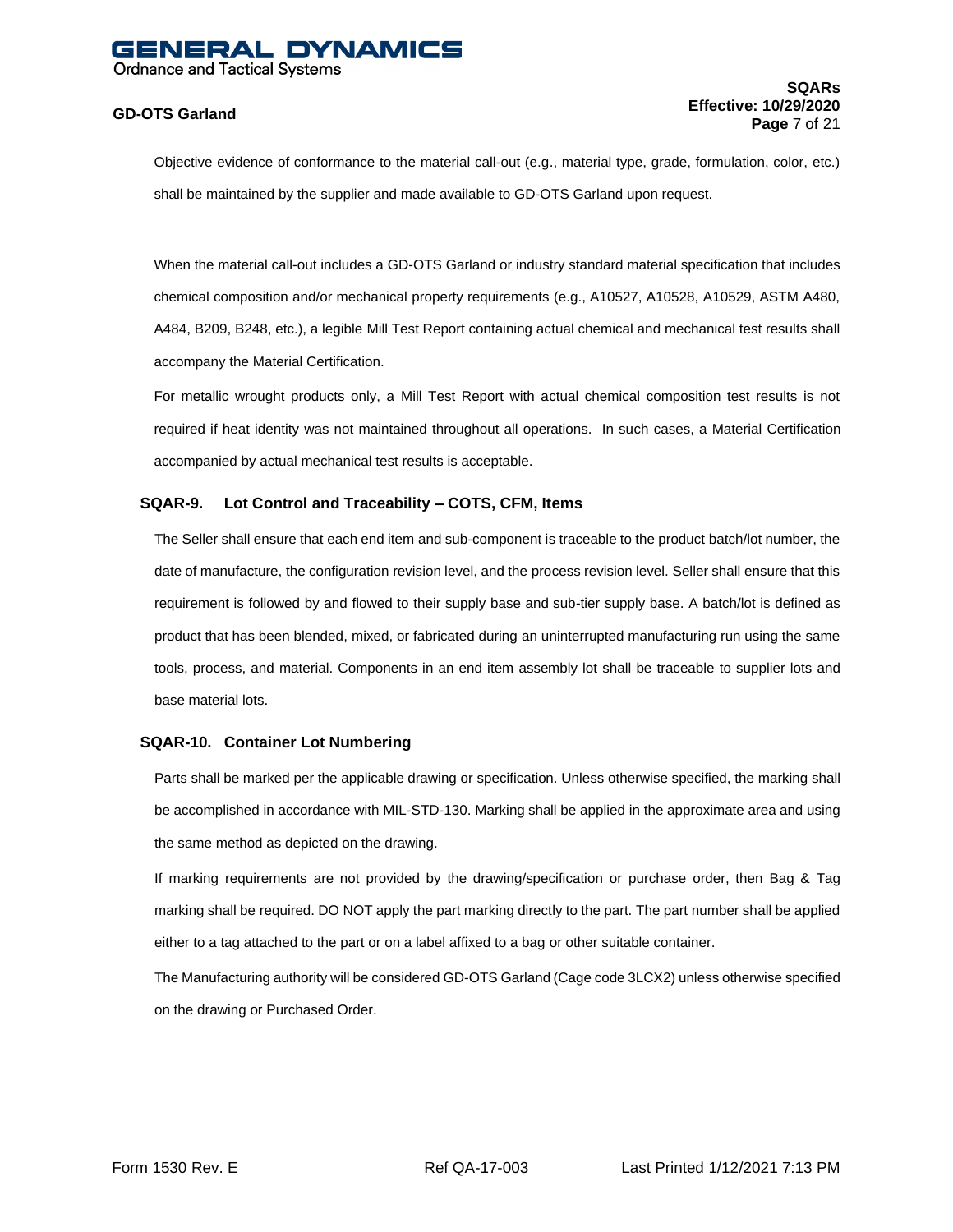#### IERAL DYNAMICS **Ordnance and Tactical Systems**

#### **GD-OTS Garland**

**SQARs Effective: 10/29/2020 Page** 8 of 21

#### **SQAR-11. Calibration Report**

Acceptance Inspection Equipment (AIE) the supplier is responsible for acquiring and assuring all inspection and test equipment is appropriate and capable of the required accuracy and precision for determining conformance to design, performance or process during its use on contract production. All test and inspection equipment shall be calibrated with accuracy traceable to the national institute of standards and technology (NIST) or equivalent international standards. The supplier shall validate and assure that all product measurements using nonstandard inspection equipment are the same as measurements using standard measuring equipment. The validation shall be based on results of actual measurements of samples representing production parts. Objective data providing this assurance shall be included in the calibration records, and in any event, shall be verified prior to use of non-standard measuring equipment for production acceptance. Subsequent revalidation is required for instances where changes in product features or wear in the equipment may influence measurement accuracy or precisions. The supplier is responsible for providing all AIE unless otherwise specified, and for the proper storage, handling, and use of all AIE necessary to assure conformance of components and end items to contract requirements. Supplier furnished AIE shall be made (i) in accordance with the equipment drawings specified in the contract, or (ii) in accordance with any other design, provided that General Dynamics and the government approve the design documentation. The designs for all supplier-provided AIE shall be submitted for approval IAW the applicable CDRL item or as directed by General Dynamics quality engineering. When required, conceptual designs, for supplier provided AIE, shall be submitted 30 days before the submission of final designs. Final designs for all supplier-provided AIE shall be submitted for approval not less than 45 days before FAT. All submissions must contain sufficient design and application data to permit evaluation of the design's ability to test or measure the characteristic or parameter with the required accuracy and repeatability. The government has reserved the right to disapprove, at any time during performance of this contract, use of any AIE not meeting the requirements .resubmission of AIE design documentation for approval on follow-on contract is not required provided inspection characteristic parameters specified in the current technical data package and the previously approved AIE design documentation remains unchanged. The supplier shall provide the contract number and identify previously approved AIE documentation that meets the above prerequisites. All AIE shall be available for use prior to first article submission or prior to initiation of production under this contract.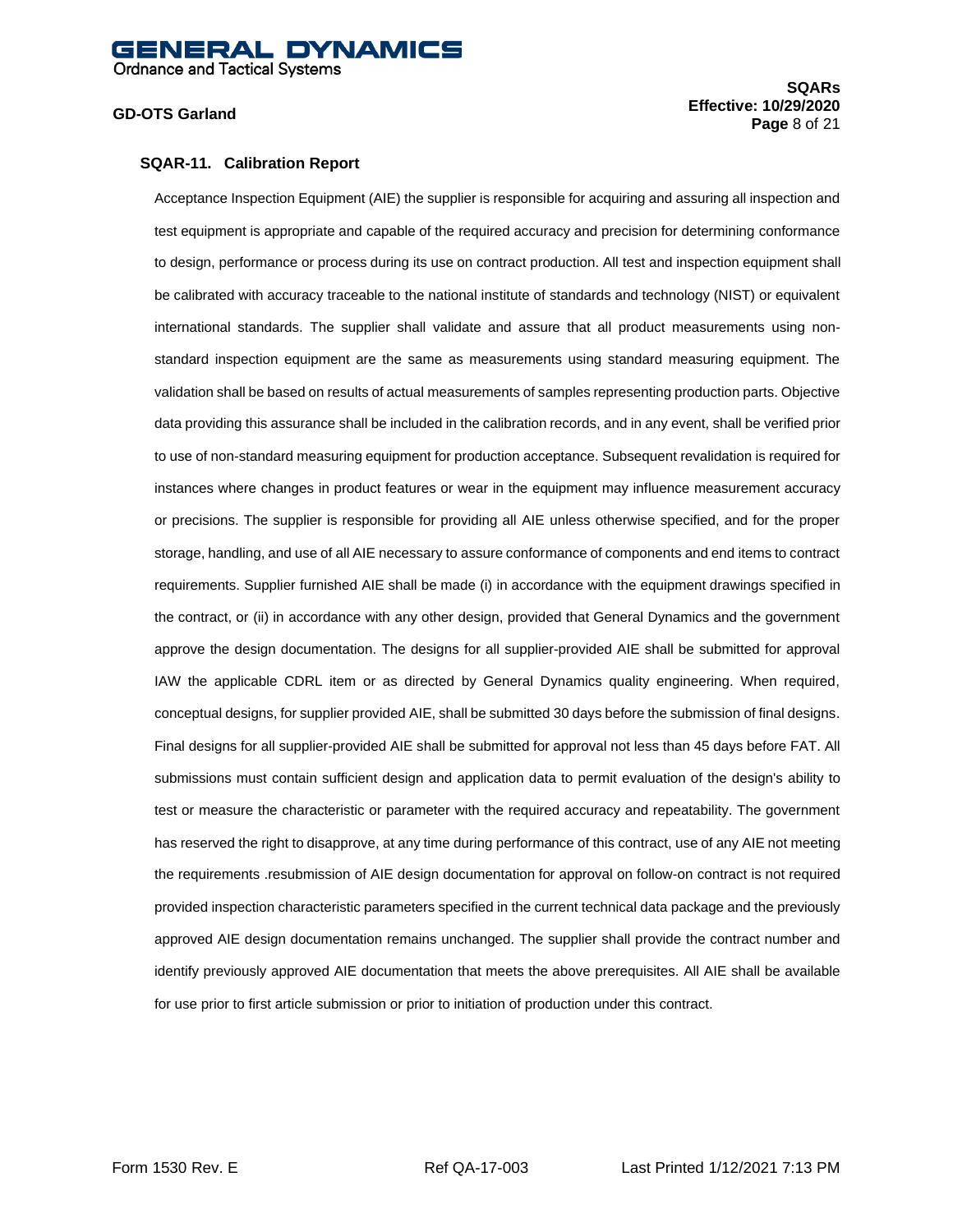#### **SQAR-12. Source Inspection Required**

GD-OTS Garland Source Inspection is required prior to shipment from your plant. Unless otherwise directed by the purchase order, supplier is to schedule GD-OTS Garland Source Inspection at least two weeks prior to service need date by contacting your assigned Supplier Quality Engineer. Scheduling issues that are not adequately addressed by your SQE may be resolved by contacting your buyer directly. Supplier is responsible for the following:

- Providing the source inspector with a clean, well-lit work area conducive to performing source inspection
- Providing the source inspector with all necessary inspection and test equipment
- Providing the source inspector with a complete and legible copy of the relevant TDP
- Providing the source inspector with full access to all necessary documents, records, materials and processes necessary to complete the source inspection

#### **SQAR-13. Source Surveillance Required**

Supplier shall grant GD-OTS Garland, authorized GD-OTS Garland customer/government representatives and regulatory authorities right of access to all applicable records and areas of all facilities, at any level of the supply chain, involved with the products and/or services delivered under this purchase order.

#### **SQAR-14. Government/End User Source Inspection Required**

Government inspection requirements. Government inspection is required prior to shipment from your facility. Upon receipt of this order, promptly notify the government representative who normally services your facility so that appropriate planning for government inspection can be accomplished. In the event the representative or office cannot be located, the General Dynamics buyer should be notified immediately.

#### **SQAR-15. Copy of Purchase Order to be Provided to the Government/End User**

The Supplier is responsible for performing or having performed all inspections and tests necessary to substantiate that the supplies or services furnished under this contract conform to contract requirements, including any applicable technical requirements for specified manufacturer's parts. By delivery of the item(s) of this order, the Supplier certifies compliance to all requirements of the applicable drawings and specifications of the revision current at the time of shipment, unless otherwise specified in the purchase order. Upon request, the Supplier will make available, at no additional cost to the buyer, all records necessary to support evidence of such compliance.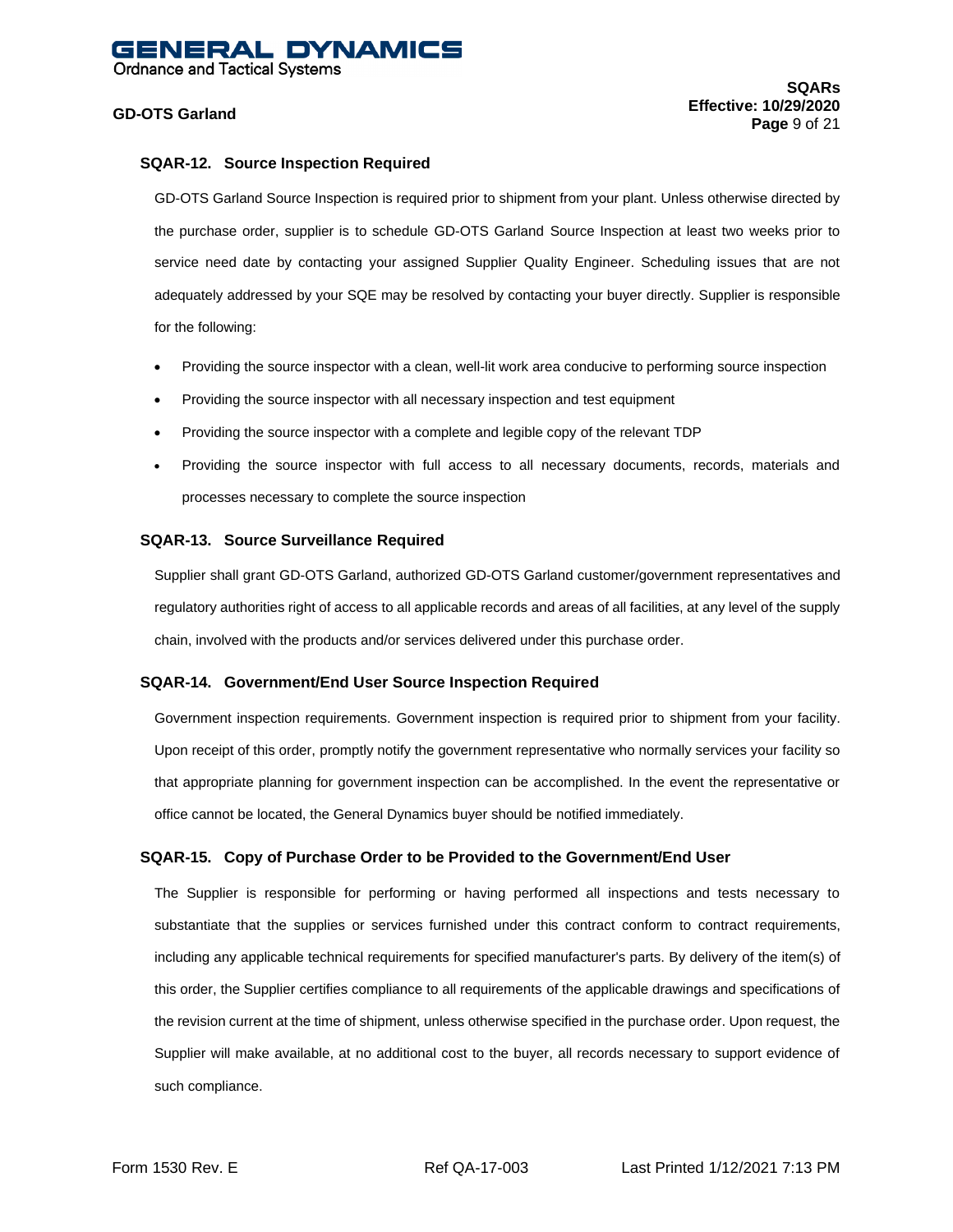#### **SQAR-16. Government/End User Source Surveillance**

Supplier shall grant GD-OTS Garland, authorized GD-OTS Garland customer/government representatives and regulatory authorities right of access to all applicable records and areas of all facilities, at any level of the supply chain, involved with the products and/or services delivered under this purchase order.

#### **SQAR-17. Inspection Report**

The Supplier is responsible for performing or having performed all inspections and tests necessary to substantiate that the supplies or services furnished under this contract conform to contract requirements, including any applicable technical requirements for specified manufacturer's parts. By delivery of the item(s) of this order, the Supplier certifies compliance to all requirements of the applicable drawings and specifications of the revision current at the time of shipment, unless otherwise specified in the purchase order. Upon request, the Supplier will make available, at no additional cost to the buyer, all records necessary to support evidence of such compliance.

#### **SQAR-18. Inspection Report – GD-OTS Garland Format**

Quality inspection/test data submittal required. Each shipment must be accompanied by supplier data relative to operational/functional parametric measurements/tests from the suppliers' standard quality procedures. Where specific data is required per the part drawing/specification the data must be certified by the supplier's quality assurance personnel. When source inspection is imposed, data shall be reviewed by the source inspector. Supplier shall maintain data on file for established record retention period.

#### **SQAR-19. Control Plan Required**

The Supplier shall prepare and maintain written instructions for tests and inspections performed on this contract. If no test requirements are flowed with the TDP, the Supplier shall contact the Buyer to receive those requirements. The instructions shall include identification of the item to be tested or inspected, all test and inspection characteristics and conformance criteria, test equipment and gauging to be used, including a schematic (if applicable), level of test or inspections, and method of recording results. The Supplier shall submit copies of all test and inspection instructions to General Dynamics for review and approval prior to implementation. Quality instructions, previously approved on another General Dynamics contract, need not be resubmitted unless significant changes have been made whenever: 1) methods or processes used to manufacture the part have changed; 2) the part is manufactured at a different facility; 3) there has been more than a two-year lapse in production; 4) there has been a change in sub-tier suppliers.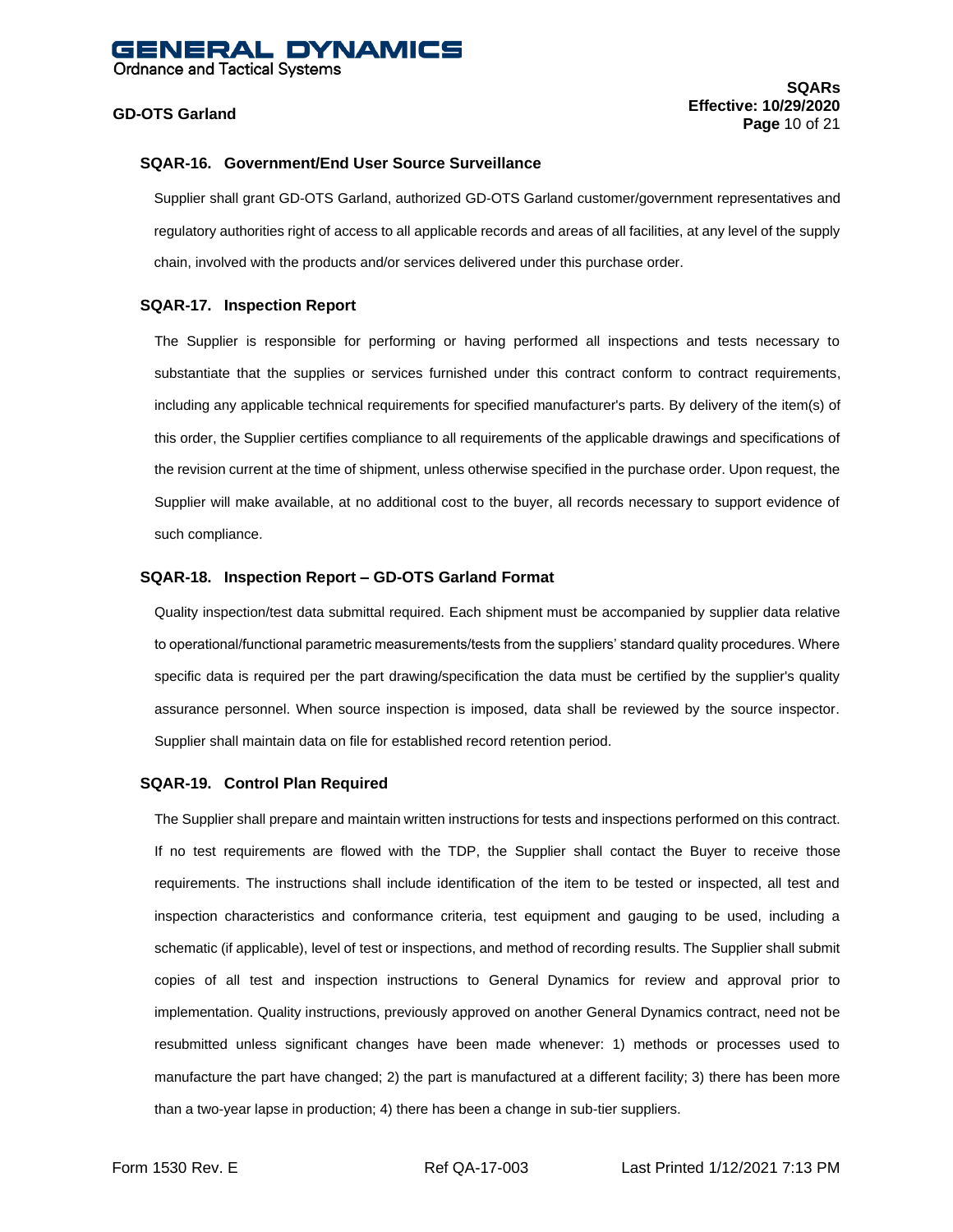

Electrical Test Documentation and Marking

The following information is provided as clarification of the test requirements for all electrical/electronic parts/assemblies supplied under GD-OTS Garland Purchase Orders:

A) Testing is to be performed on 100% of the parts/assemblies according to requirements provided in the Purchase Order and/or Technical Data package (TDP). (Suppliers must notify GD-OTS Garland, through the GD-OTS Garland buyer, if test requirements for electric/electronic assemblies/parts are not specified on the purchase order or TDP.)

B) The following applies where QSIs are specified as the source of test requirements. When testing is performed according to the requirements from other sources, such as drawings, imbedded text in the P.O., GD-OTS Garland specifications, or some other source required by the P.O., the requirements of I. and II. below shall apply.

I. When tests are performed to QSIs where a Test Data Sheet is part of the QSI, and the parts are serialized or identified with a sub-number, a copy of the completed data sheet and Test Certification shall accompany the part. The part/assembly and the Test Data Sheet shall be stamped with a test stamp indicating acceptance of the part/assembly to the test.

II. When tests are performed to QSIs where a Test Data Sheet is not part of the QSI, and the parts are serialized or identified with a sub-number, a completed Test Certification shall accompany the part. The part/assembly and the Test Certification shall be stamped with a test stamp indicating acceptance of the part/assembly to the test. Test Certifications shall be labeled as "Test Certification" and must include, as a minimum:

- 1. Part Number and Revision
- 2. Purchase Order number
- 3. Test reference and revision level, i.e., the source of the test, for example:
	- a. QSI (Number, Title)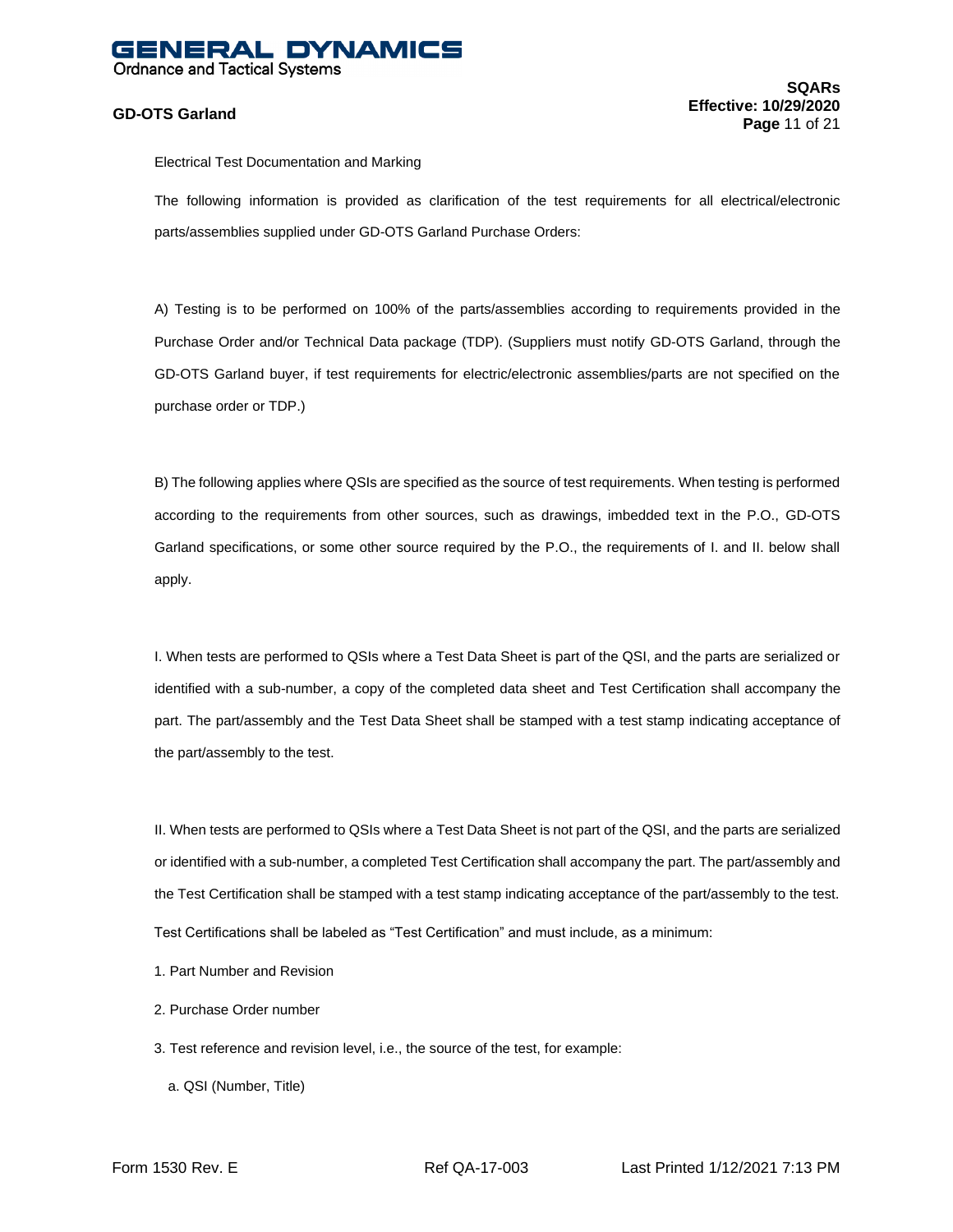# GENERAL DYNAMICS

**Ordnance and Tactical Systems** 

#### **GD-OTS Garland**

- b. Drawing (Number and Note(s))
- c. P.O. embedded instructions
- d. Approved Supplier test procedure (Number, Title)
- 4. Itemized list of included Serial Numbers or Sub-numbers
- 5. A part quantity

6. Statement that all Parts listed have been tested to (referenced document) and have passed the test requirements and that the documentation (objective evidence) of the production and test of these parts/assemblies is on file with the supplier.

- 7. Tester's name or initials
- 8. Test stamp
- 9. Date

III. When tests are performed to QSIs where a Test Data Sheet is not part of the QSI, and the parts are not serialized or identified with a sub-number, a completed Test Certification shall accompany the part. The part/assembly and the Test Certification shall be stamped with a test stamp indicating acceptance of the part/assembly to the test.

Test Certifications shall be labeled as "Test Certification" and must include, as a minimum:

- 1. Part Number and Revision
- 2. Purchase Order number
- 3. Test reference and revision level, i.e., the source of the test, for example
	- a. QSI (Number, Title)
	- b. Drawing (Number and Note(s))
	- c. P.O. embedded instructions
	- d. Approved Supplier test procedure (Number, Title)
- 4. A part quantity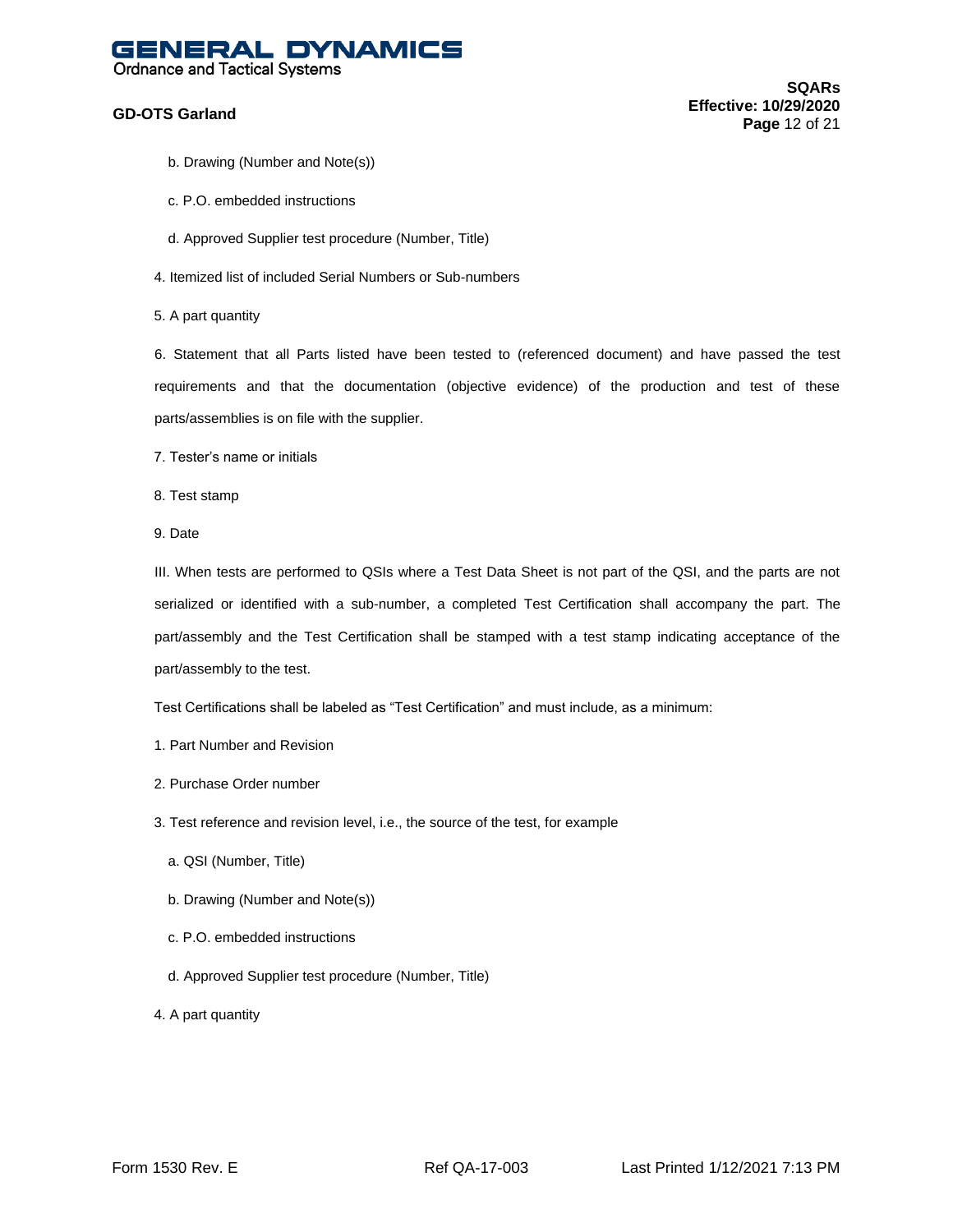## IERAL DYNAMICS

**Ordnance and Tactical Systems** 

#### **GD-OTS Garland**

- 5. Statement that all Parts listed have been tested to (referenced document) and have passed the test requirements and that the documentation (objective evidence) of the production and test of these parts/assemblies is on file with the supplier.
- 6. Tester's name or initials
- 7. Test stamp
- 8. Date

TEST CERTIFICATION

For Part Number:

Revision:

Purchase Order:

Test Procedure Reference:

Revision:

Serial/Sub- Number(s):

Quantity:

Part Numbers have been tested to (referenced document) and have passed the test requirements. Documentation (objective evidence) of the production and test of these parts/assemblies is on file with Supplier: (name)

Tested By: The Stamp: Stamp: Date:

#### **SQAR-20. First Article Inspection Required/Maintained – AS9102 Required**

AS9102 - First Article Inspection is required in accordance with AS9102 found at www.sae.org. Forms provided in the AS9102 or equivalent shall be used to document the results of the first article inspection as required in the specification. These forms may be generated by any media, but must contain all the information required by AS9102 and be documented using the same unit of measure as specified in the technical data package. A copy of the AS9102 F.A.I. report specification shall be submitted to GD-OTS Garland location where the purchase order originated with or before shipment of the product and retained at the supplier.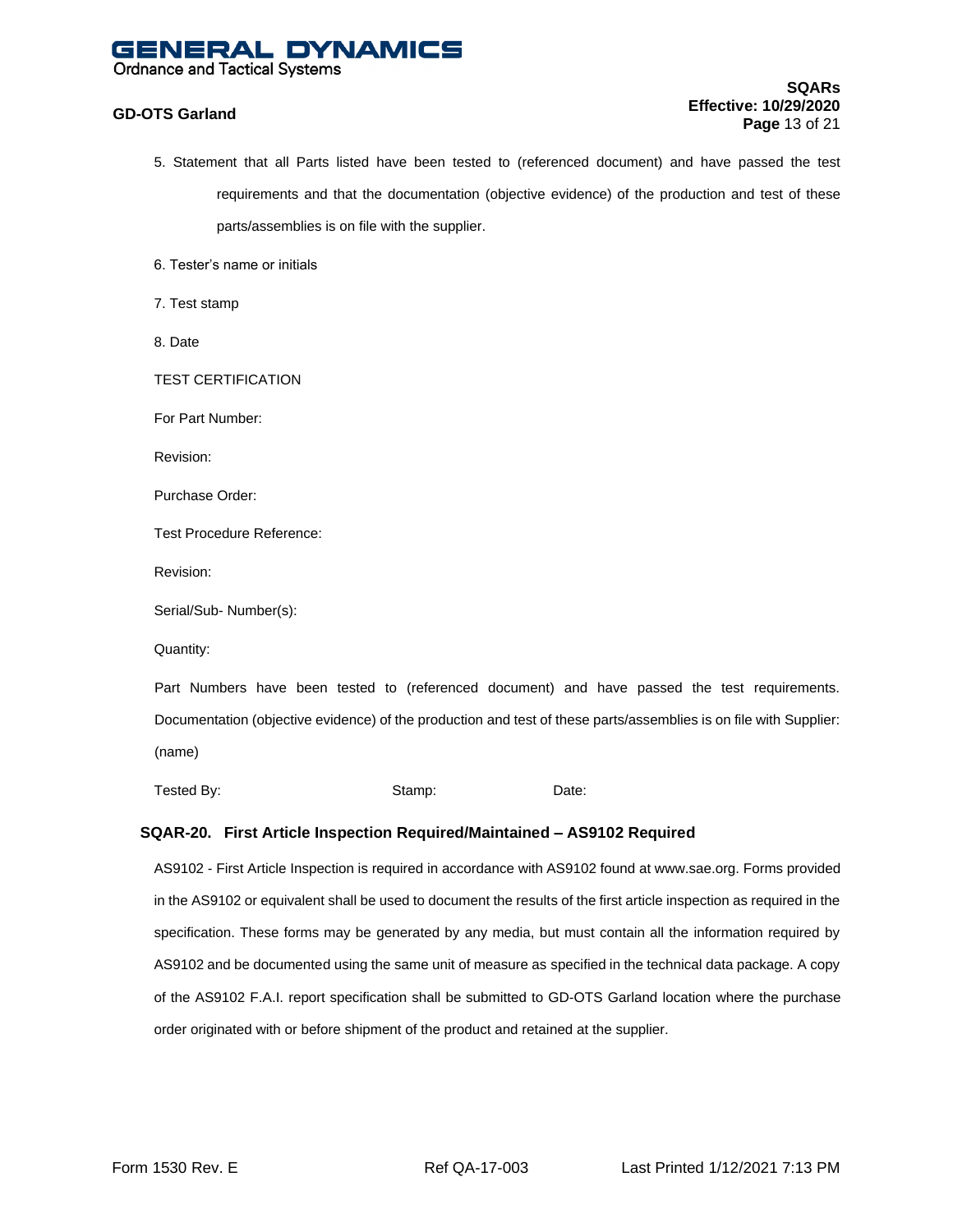#### **SQARs Effective: 10/29/2020 Page** 14 of 21

#### **SQAR-21. First Article Inspection Plan Required**

Upon completion of the first article test, the Supplier shall compile and submit a complete report to General Dynamics in accordance with the applicable contract CDRL item or as directed by General Dynamics Quality. The report shall contain the actual results of all inspections and tests required by the approved first article test plan. It shall include all measurements, recorded test data, and certification including sub-tier Supplier's inspection records and certifications.

If receipt and approval of First Article package is contractually required before shipping material, and part marking is required per drawing, a photo of the part marking as applied on the part must be included with First Article package. Photo must clearly depict marking content and location.

The report shall contain component and assembly inspections and test as necessary to assure conformance. All test/inspection results and certifications shall be traceable to the sample/lot. The completed test report shall be provided to General Dynamics Quality Engineering within 10 days of first article test completion and must be approved in writing, prior to commencement of production. Subsequent first articles are required per procedures or as a minimum whenever:

- 1) configuration changes have occurred (first article inspection applies only to the configuration changes);
- 2) Methods or processes used to manufacture the part have changed;
- 3) the part is manufactured at a different facility;
- 4) there has been more than one-year lapse in production;
- 5) there has been a change in sub-tier Suppliers.

#### **SQAR-22. As-Built Record or Log**

Manufactured lots, presented for acceptance, shall be accompanied by a lot report which shall contain the certification and test data sufficient to assure full compliance to all requirements of the technical data package (TDP). All documents in the lot report shall be complete, legible, and traceable, and copies must be forwarded with each lot shipment.

1) Each lot report shall contain a Certificate Of Conformance, attesting to the lot's compliance to a specific drawing or specification revision level, including any applicable CN or NOR numbers. The COC shall also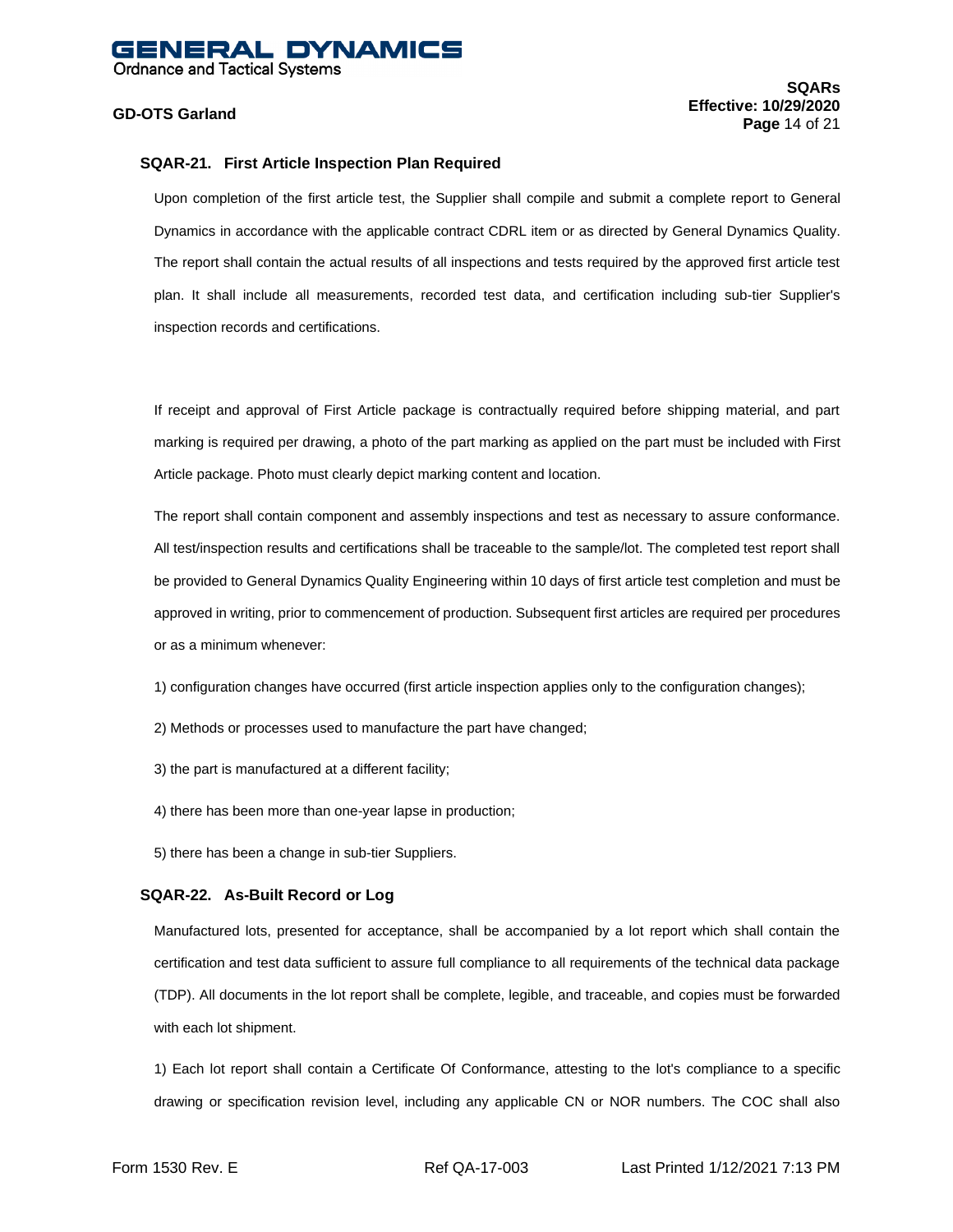#### **SQARs Effective: 10/29/2020 Page** 15 of 21

reference applicable material lot number(s) or heat numbers that are traceable to this manufactured component or assembly lot(s). COC must include printed name, title, and signature of official signing the COC.

2) Each lot report shall also contain material certification(s) for material lots, referenced on the COC (noted above). Material certification shall include actual test data sufficient to assure conformance to material, process or preservation specifications including the chemical, physical, and mechanical properties required by applicable drawings or specifications. For some commercial and military off-the-shelf items, the supplier may present (with prior written General Dynamics approval) alternate Objective Quality Evidence (OQE) of compliance such as manufacturer's specification sheets with typical conforming data.

3) as applicable to the requirements of the technical data package, any item requiring special processes, such as painting, plating, heat treat, magnetic particle inspection, x-ray, etc., shall be accompanied by a certificate of conformance attesting to compliance of the presented lot for that process. Actual test data for the process need not be included in the lot report (only the process CoC) but the data must be kept on file and available for review upon request by general dynamics or customer representatives.

#### **SQAR-23. Supplying Controlled Shelf Life Material**

Age controlled material must have 2/3 of its shelf life remaining at the time of shipment. Each shipment is to be identified with the date of manufacture/date of expiration. The container(s) shall not be damaged.

Furnish electrical connectors with dust caps.

For bearings, Supplier to individually wrap and box parts and identify with the part number as specified on the purchase order. Supply a certification for grease if bearing contains grease.

#### **SQAR-24. Removed**

Removed

#### **SQAR-25. Raw Material Approval Prior to Manufacturing of Product**

The supplier shall submit to GD-OTS Garland a CTR for each lot of parts, assemblies, subsystems and systems with each delivery. This report shall be submitted with the FAI package prior to shipment and with all subsequent lots.

The report shall contain the following:

- 1. Name of the company
- 2. Date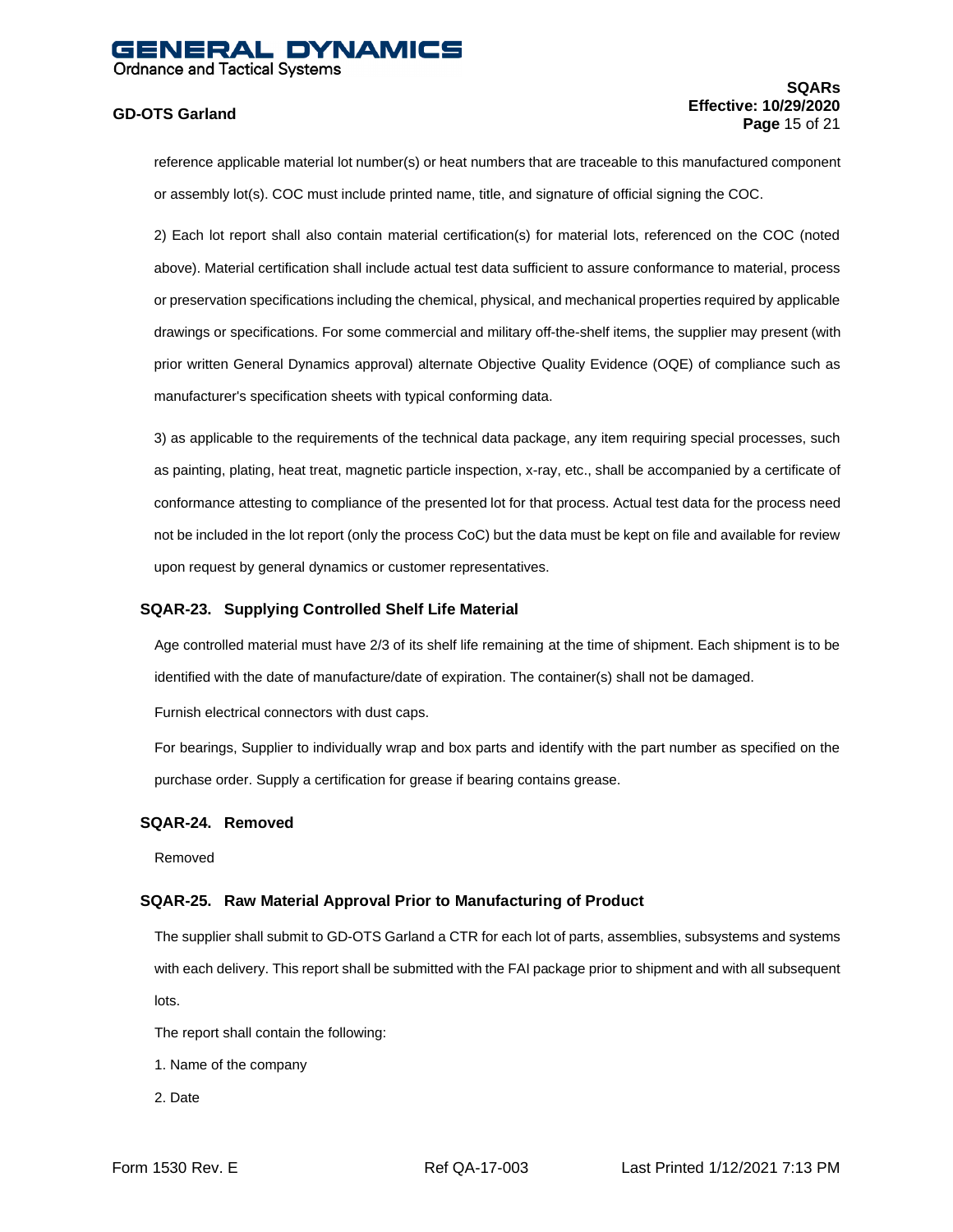## ENERAL DYNAMICS

**Ordnance and Tactical Systems** 

#### **GD-OTS Garland**

- 3. Purchase order number, National Stock number, and drawing number
- 4. Quantity in each lot or shipment
- 5. Part description and lot number

6. All inspection and tests required by contract (i.e. material, process, performance, functional, etc) shall be recorded in test reports. These reports shall identify each lot submitted for acceptance by lot number. The specified characteristics and requirements and actual results obtained.

7. Reports or Raw Material Producer's chemical, mechanical and physical analyses.

8. A statement as follows certifying that the material meets all requirements of the contract: "The undersigned, individually, and as the authorized representative of the contractor, warrants and represents that all the information supplied above is true and accurate. The material covered by this certificate conforms to all contract requirements (including but not limited to the drawing specifications): The inspection test results and the analyses appearing herein are true and accurate; and this certificate is made for the purpose of inducing payment and with the knowledge that the information and certification may be used as a basis for payment."

9. Signature and Title of certifying official.

#### **SQAR-26. Control of 3rd Party Independent Inspection/Testing**

Laboratory certificate of actual chemical analysis and mechanical of physical property test results as specified by the governing material specification with each shipment. A mill analysis or certificate of compliance traceable to the mill heat number is acceptable for metallic wrought products only. Reference the GD-OTS Garland purchase order number on the certification.

#### **SQAR-27. Control of Special Processes and Certification**

Manufactured lots, presented for acceptance, shall be accompanied by a lot report which shall contain the certification and test data sufficient to assure full compliance to all requirements of the technical data package (TDP). All documents in the lot report shall be complete, legible, and traceable, and copies must be forwarded with each lot shipment.

1) Each lot report shall contain a Certificate Of Conformance, attesting to the lot's compliance to a specific drawing or specification revision level, including any applicable CN or NOR numbers. The COC shall also reference applicable material lot number(s) or heat numbers that are traceable to this manufactured component or assembly lot(s). COC must include printed name, title, and signature of official signing the COC.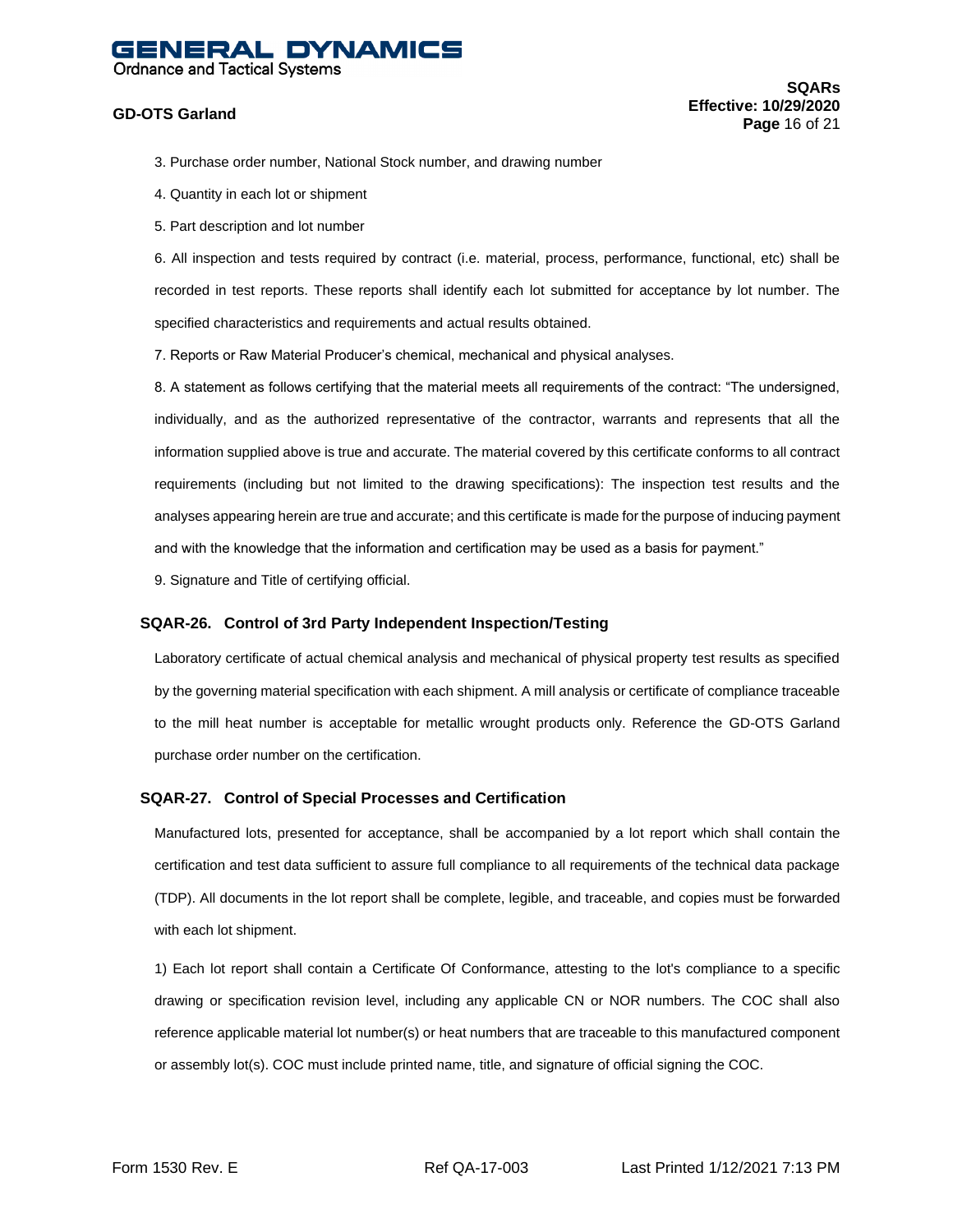#### **SQARs Effective: 10/29/2020 Page** 17 of 21

2) Each lot report shall also contain material certification(s) for material lots, referenced on the COC (noted above). Material certification shall include actual test data sufficient to assure conformance to material, process or preservation specifications including the chemical, physical, and mechanical properties required by applicable drawings or specifications. For some commercial and military off-the-shelf items, the supplier may present (with prior written General Dynamics approval) alternate Objective Quality Evidence (OQE) of compliance such as manufacturer's specification sheets with typical conforming data.

3) as applicable to the requirements of the technical data package, any item requiring special processes, such as painting, plating, heat treat, magnetic particle inspection, x-ray, etc., shall be accompanied by a certificate of conformance attesting to compliance of the presented lot for that process. Actual test data for the process need not be included in the lot report (only the process coc) but the data must be kept on file and available for review upon request by general dynamics or customer representatives.

#### **SQAR-28. Inspection Equipment – Supplier Furnished**

Acceptance Inspection Equipment (AIE) the supplier is responsible for acquiring and assuring all inspection and test equipment is appropriate and capable of the required accuracy and precision for determining conformance to design, performance or process during its use on contract production. All test and inspection equipment shall be calibrated with accuracy traceable to the national institute of standards and technology (NIST) or equivalent international standards. The supplier shall validate and assure that all product measurements using nonstandard inspection equipment are the same as measurements using standard measuring equipment. The validation shall be based on results of actual measurements of samples representing production parts. Objective data providing this assurance shall be included in the calibration records, and in any event, shall be verified prior to use of non-standard measuring equipment for production acceptance. Subsequent revalidation is required for instances where changes in product features or wear in the equipment may influence measurement accuracy or precisions. The supplier is responsible for providing all AIE unless otherwise specified, and for the proper storage, handling, and use of all AIE necessary to assure conformance of components and end items to contract requirements. Supplier furnished AIE shall be made (i) in accordance with the equipment drawings specified in the contract, or (ii) in accordance with any other design, provided that General Dynamics and the government approve the design documentation. The designs for all supplier-provided AIE shall be submitted for approval IAW the applicable CDRL item or as directed by General Dynamics quality engineering. When required, conceptual designs, for supplier provided AIE, shall be submitted 30 days before the submission of final designs.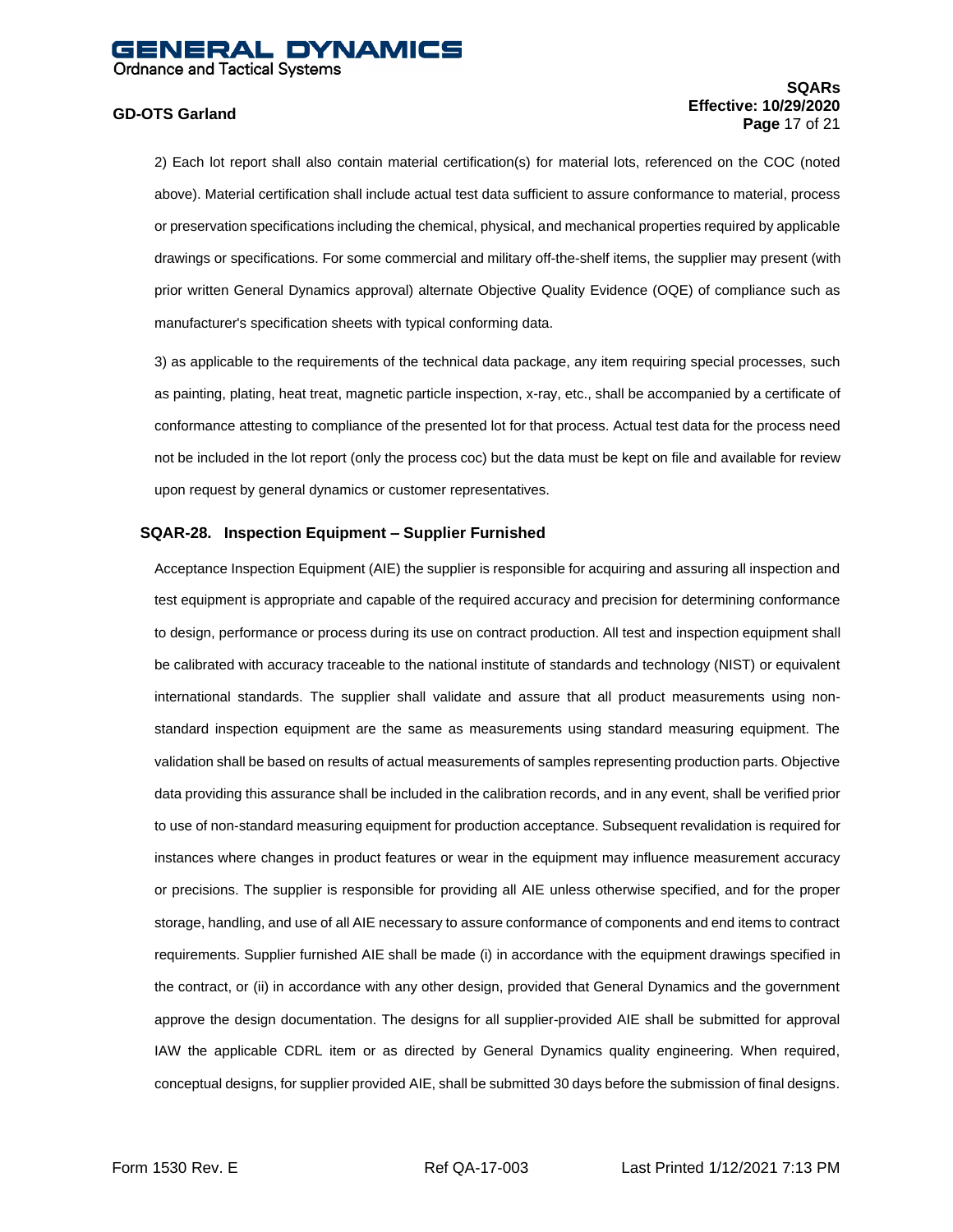#### **SQARs Effective: 10/29/2020 Page** 18 of 21

Final designs for all supplier-provided AIE shall be submitted for approval not less than 45 days before FAT. All submissions must contain sufficient design and application data to permit evaluation of the design's ability to test or measure the characteristic or parameter with the required accuracy and repeatability. The government has reserved the right to disapprove, at any time during performance of this contract, use of any AIE not meeting the requirements .resubmission of AIE design documentation for approval on follow-on contract is not required provided inspection characteristic parameters specified in the current technical data package and the previously approved AIE design documentation remains unchanged. The supplier shall provide the contract number and identify previously approved AIE documentation that meets the above prerequisites. All AIE shall be available for use prior to first article submission or prior to initiation of production under this contract.

#### **SQAR-29. Inspection Equipment – Buyer Designated**

This contract involves customer property (which could be GD-OTS Garland owned tooling/equipment, customer owned tooling/equipment, and government owned tooling/equipment). Supplier shall establish and maintain a documented system to ensure the control, maintenance and calibration of tooling, jigs, inspection and test equipment on loan from GD-OTS Garland. Supplier shall not modify, add-on, or replace any customer property without Buyer's written authorization. Supplier shall immediately report to the Buyer the loss of any customer property or any customer property found damaged, malfunctioning, or otherwise unsuitable for use.

#### **SQAR-30. Statistical Process Control / Capability Analysis**

An SPC plan must be submitted for this part. This plan should include a listing of the characteristics you plan to put under SPC control and SPC techniques you will use for each characteristic. The goal of this plan should be to obtain a cpk of 1.33 for the first lot for each characteristic chosen and a long term goal of a cpk of at least 2.0. This plan should be submitted to the SQA SPC coordinator, prior to the shipment of the first lot of material.

#### **SQAR-31. Special Quality Requirements**

The imposition of this SQAR is to alert the Supplier that there are additional Quality Requirements that are detailed under this heading in the PO or other document.

#### **SQAR-32. MIL-STD-1916 Sampling Plan**

If sampling is used in place of 100% inspection to accept product, the supplier must use a sampling plan in accordance with Mil-Std 1916, unless a different sampling plan is required by the drawing or the purchase order.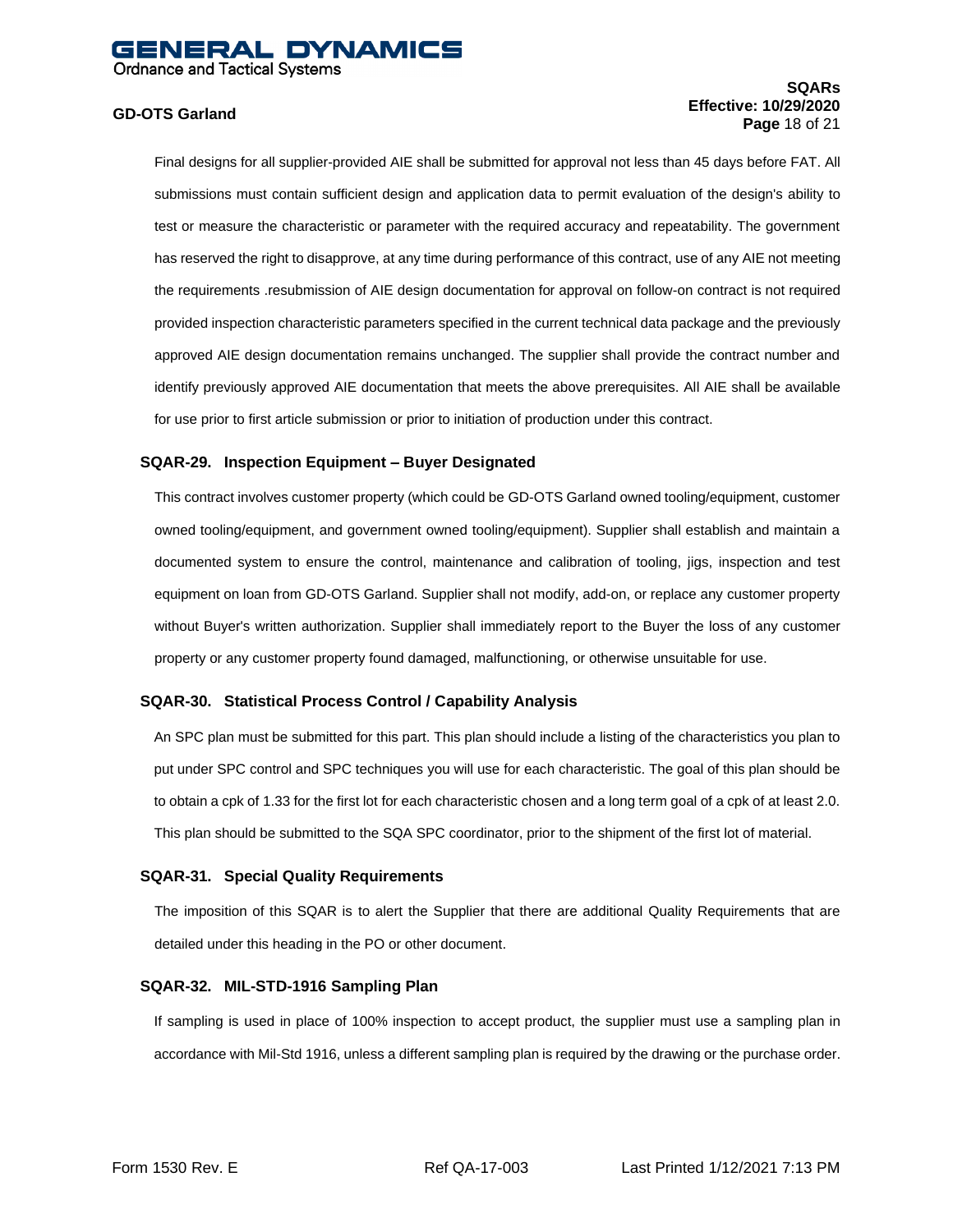If the drawing or the purchase order requires a different sampling plan, the drawing or purchase order requirement shall take precedence.

#### **SQAR-33. D1-8007 Sampling Plan**

The Supplier shall perform lot sample inspection on items to be delivered under the Purchase Order, in accordance with D1-8007 and the associated appropriate statistical product acceptance requirements. If the inspection reports are required to be submitted, the data shall be reported for each unit requiring inspection in accordance with the sampling plan herein D1-8007.

A mitigation plan is required for those features not meeting requirements. Sample inspection is to be performed as defined in the Purchase Order, supplier technical requirements, and any other documents approved by GD-OTS Garland. GD-OTS Garland reserves the right to disapprove any change to the previously accepted documents.

#### **SQAR-34. Inspection Sampling Plan C=0**

Where the drawing purchase order requires a specific sampling plan, the plan specified on the drawing or in the purchase order shall be followed.

Where there is no requirement to use a specific sampling plan and the supplier wishes to use sampling to accept product in place of 100% inspection, the plan used must be statistically valid and must reject the lot when one defect is found (e.g., C=0 plans or Mil-Std 1916). Rejected lots must be 100% inspected prior to release. ANSI ASQ Z 1.4 may be used if the lot in question is rejected on 1 defect regardless of the accept/reject number listed. Any sampling plan that meets the above requirements may be used.

Statistically valid plans are available as existing industry, military or Government standards (e.g., ANSI/ASQ Z1.4, or MIL-STD-1916, etc.).

#### **SQAR-35. Supplier Record Retention – 10 years**

Quality records pertinent to acceptance of raw materials, components or end item assembly lots shall be retained ten (10) years after GD-OTS Garland acceptance of the associated end item lots. This includes quality acceptance records for all components and assemblies contained in the end item assembly lot.

Quality in-process records shall be retained for five (5) years after production or as long as residual production inventory is retained in storage, whichever is longer.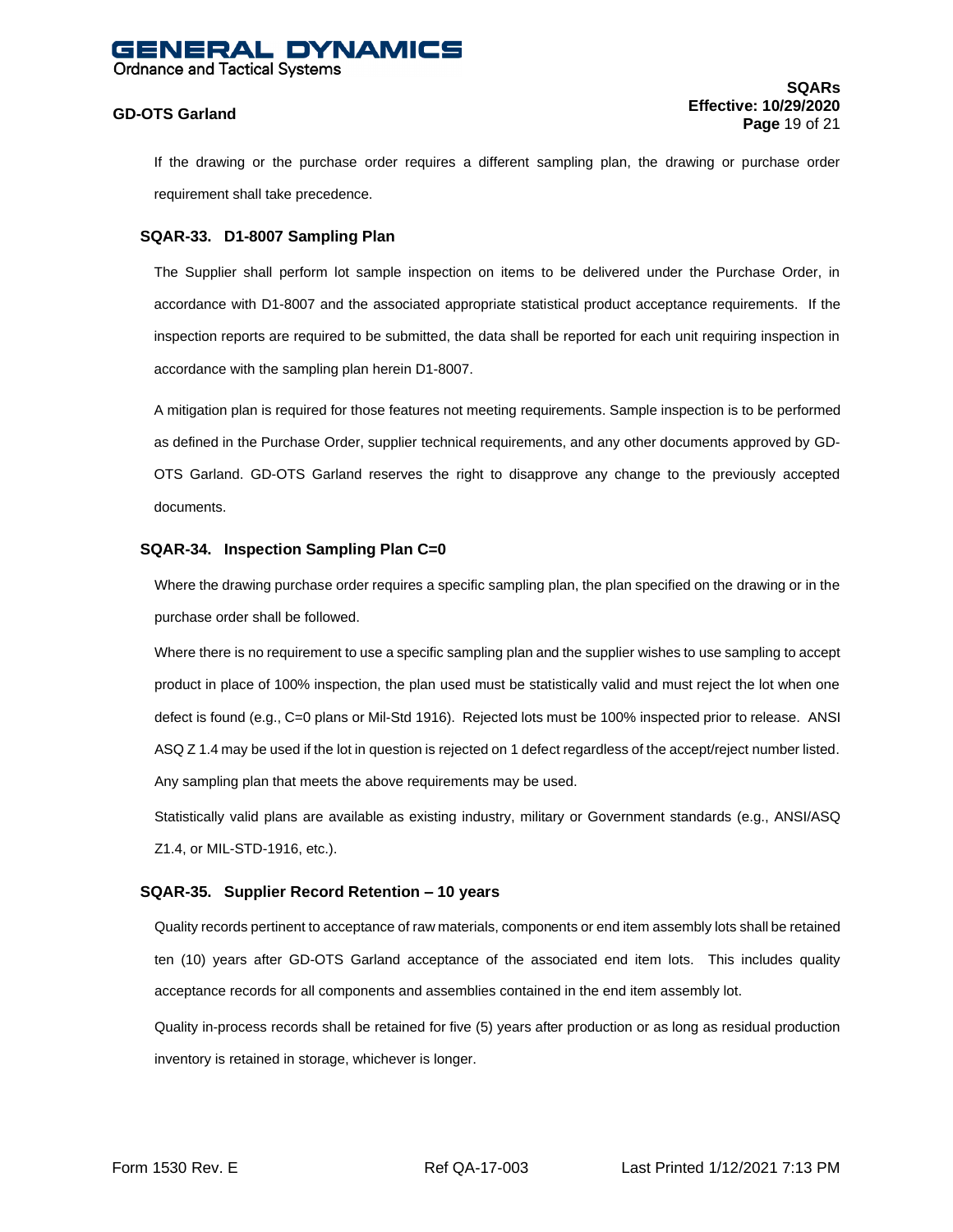#### IERAL DYNAMICS **Ordnance and Tactical Systems**

#### **GD-OTS Garland**

The records shall be readily retrievable and stored in an environment that prevents damage, deterioration, or loss.

Seller shall flow the substance of this clause to its subcontractors, including this sentence, changing the relationship of the parties as appropriate to preserve the intent of the words.

#### **SQAR-36. Ammunition Data Cards**

The supplier shall deliver with every shipment an ammunition data card prepared in accordance with MIL-STD-1168, latest revision.

#### **SQAR-37. 100% Inspection Required**

The Supplier shall provide 100% inspection data of all features shown on drawings, specification documents, or contained in the Purchase Order for 100% of the items supplied under the Purchase Order. This shall include all applicable notes shown on the drawing. The Supplier shall identify each item individually so that the item can be traced to the inspection data. Where 100% inspection is inappropriate (i.e. destructive testing, plating compliance, painting, etc.) the Supplier shall coordinate with the Buyer the means utilized to provide the required test/inspection data such as using surrogate items (coupons) in lieu of the actual item.

#### **SQAR-38. Process Procedures and Documentation**

The Seller shall provide to GD-OTS Garland a Quality Assurance Program Plan (QAPP) in Seller format. The QAPP shall contain the information required to identify how the contractor shall satisfy the specific quality tasks within the Master Subcontract Agreement (MSA)/Purchase Order (PO) and describe the Seller's understanding of all documentation tasks for meeting the contractual requirements.

The QAPP shall include the technical and manufacturing aspects of production, raw materials, facilities involved, and personnel required.

The QAPP shall provide the organizational structure and responsibilities that will influence the quality of the products. Elements which shall be addressed include quality planning, implementation, control and monitoring; significant interfaces that affect products, contracts/contract review, problem reporting and resolution; evaluation of audit results; authorization for deviation to quality policy; control of corrective and preventive actions and supplier quality management.

The QAPP shall be submitted within ninety (90) calendar days after MSA/PO issue and is subject to GD-OTS Garland approval.